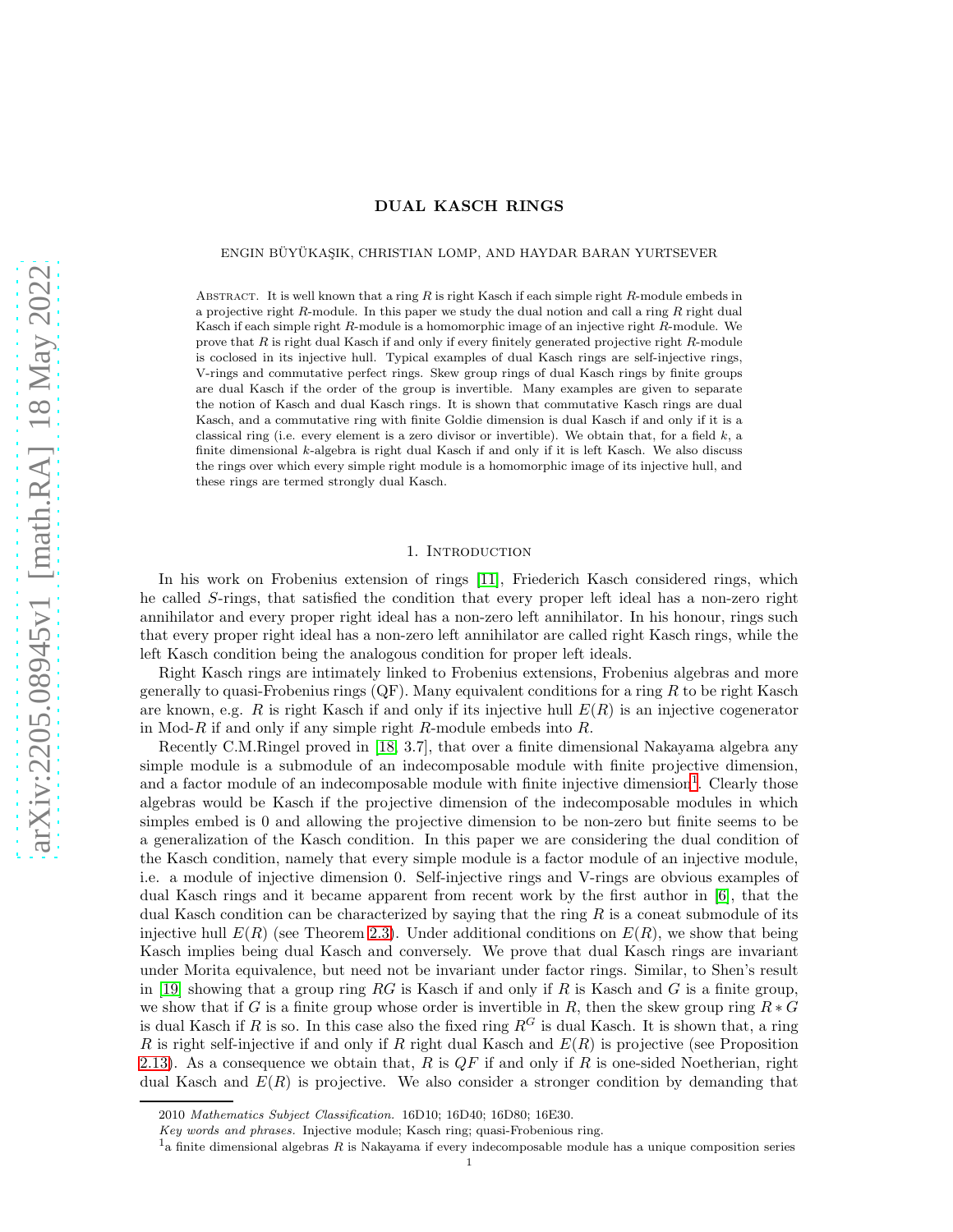every simple module is a factor module of its own injective hull. In proposition [2.15](#page-7-0) we show that QF-rings are strongly dual Kasch if and only if their Nakayama permutation is the identity.

The third section is devoted to commutative rings, where we show that any commutative ring that is Kasch or perfect is dual Kasch. Commutative rings with finite Goldie dimension are dual Kasch if and only if they are classical rings, i.e. rings that are equal to their own total ring of quotients, and for commutative Noetherian rings the Kasch and dual Kasch conditions are equivalent.

The final section is devoted to finite dimensional algebras, where we use duality to show that a finite dimensional algebra is left Kasch if and only if it is right dual Kasch and where we give an example to show that the dual Kasch condition is not left-right symmetric.

All rings  $R$  are associative, unital and non-trivial and modules are usually considered to be unital right R-modules. For a ring R, the Jacobson radical and the right socle of R is denoted by  $Jac(R)$  and soc(R) respectively. By  $E(M)$  we shall denote the injective hull of M, where M is a right module.

### 2. Kasch rings and their duals

In this section, we give several characterizations of (strongly) dual Kasch rings. We show that the ring R is dual Kasch if and only if R is a coclosed submodule of its injective hull. Right self-injective rings are dual Kasch. We prove that,  $R$  is self-injective if and only if  $R$  is right dual Kasch and  $E(R)$  is projective. Right Artinian rings that are dual Kasch are characterized. We obtain that, a  $QF$  ring is stronly dual Kasch if and only if its Nakayama permutation is the identity.

Recall that, ring  $R$  is called *right Kasch ring* if every simple right  $R$ -module embeds into  $R$ . The first part of the following theorem is well known. We include it for completeness.

<span id="page-1-0"></span>**Theorem 2.1.** Let R be a ring and  $E(R)$  the injective hull of R as right R-module.

- (1) The following statements are equivalent:
	- (a) Every simple right R-module is isomorphic to a submodule of a projective module.
	- (b) Every simple right R-module embeds into R.
- (2) The following statements are equivalent:
	- (a) Every simple right R-module is isomorphic to a factor module of an injective module.
	- (b) Every simple right R-module is a homomorphic image of  $E(R)$ .

*Proof.* (1) If  $(a)$  holds and S is a simple module isomorphic to a submodule of a projective module P, then as projective modules are direct summands of free modules, there exists a free module  $R^{(\Lambda)}$ and an embedding  $f : S \to R^{(\Lambda)}$ . If  $\pi_{\lambda} : R^{(\Lambda)} \to R$  denotes the projection onto the  $\lambda$ -component, for  $\lambda \in \Lambda$ . Then there must exists at least one such  $\lambda$  such that  $\pi_{\lambda} \circ f : S \to R$  is non-zero. Hence S is isomorphic to a submodule of R, i.e. (b) holds. The implication  $(b) \Rightarrow (a)$  is trivial.

(2) If  $(a)$  holds and S is a simple module isomorphic to a factor module of an injective module E, then there exists an epimorphism  $f : E \to S$ . Moreover, there exists an element  $0 \neq x \in E$  with  $f(xR) = S$ . The homomorphism  $q: R \to E$  with  $q(r) = xr$  can be extended to a homomorphism  $\overline{q}: E(R) \to E$  such that  $\overline{q}(1) = x$  and therefore  $f\overline{q}: E(R) \to S$  is an epimorphism. This shows (b). The implication  $(b) \Rightarrow (a)$  is trivial.

Condition (1.b) is precisely the condition that defines a ring to be right Kasch. Let us call rings that satisfy  $(2.a)$  right dual Kasch rings. Trivial examples of dual Kasch rings are right V-rings, since every simple is its own injective hull and right self-injective rings  $R$ , since any simple is a homomorphic image of R. There exists Noetherian V-rings that are domains but not division rings (Cozzens' example). Hence these rings are right dual Kasch but not right Kasch. We will show in the last section that the usual duality for finite dimensional algebras can be used to show that a finite dimensional algebra is left Kasch if and only if it is right dual Kasch. This also allows to give an example of a left dual Kasch that is not right dual Kasch.

<span id="page-1-1"></span>Corollary 2.2. The Kasch and dual Kasch conditions are invariant under Morita equivalence.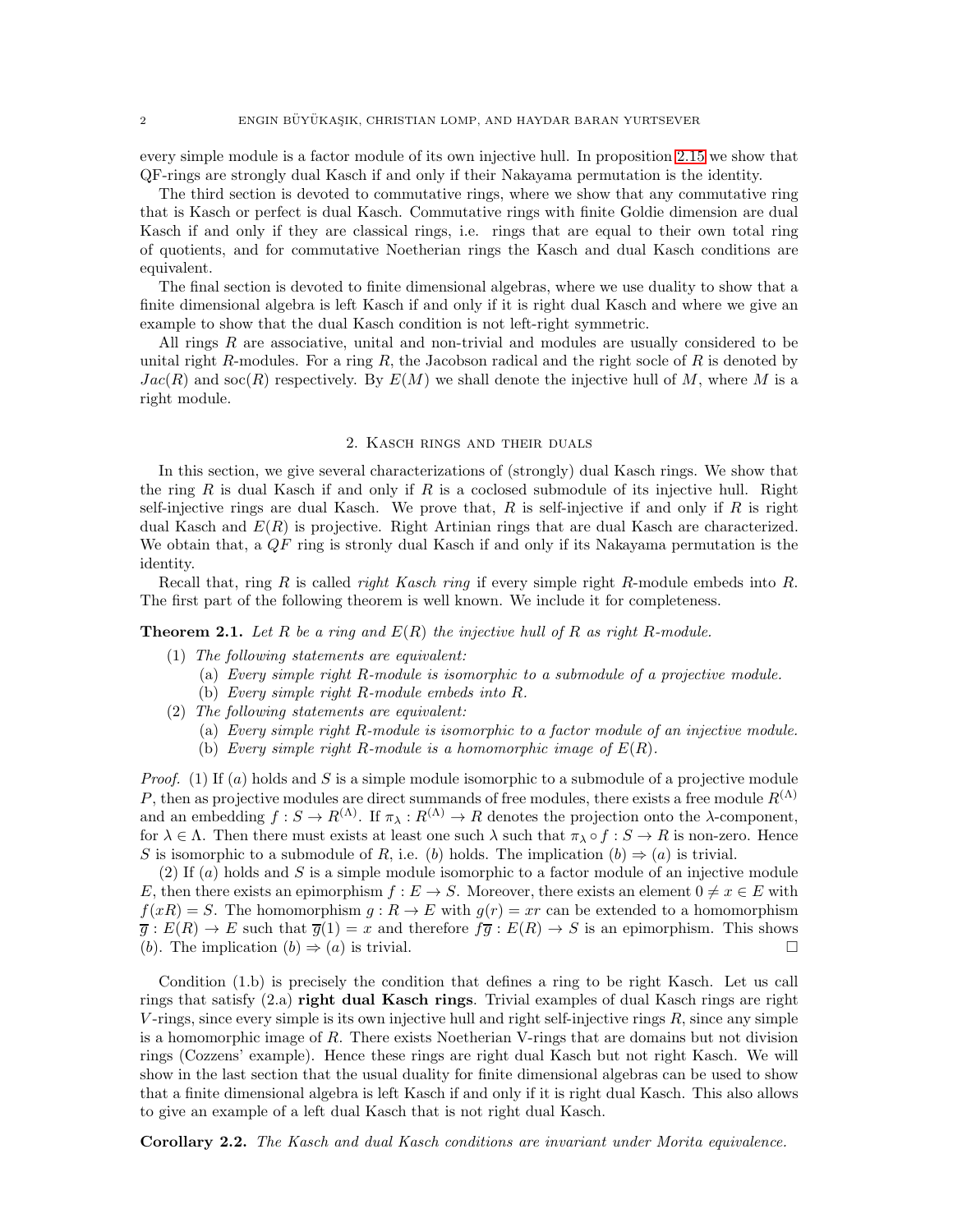*Proof.* Let R and S be Morita equivalent rings, then there exists a progenerator P in  $Mod - R$ such that  $F = \text{Hom}(P, -)$  is an equivalence between  $Mod - R$  and  $Mod - S$ . In particular  $F(X)$  is an injective resp. projective S-module if and only if X is an injective resp. projective R-module by [\[20,](#page-11-2) 46.3(1i)]. Furthermore,  $F(X)$  is a simple S-module if and only if X is a simple R-module by [\[20,](#page-11-2) 46.3(3ii)]. Moreover, since F is an exact functor, a homomorphism  $f: X \to Y$  is injective/surjective if and only if  $F(f) : F(X) \to F(Y)$  is injective/surjective. Hence by Theorem [2.1](#page-1-0) R is right Kasch (resp. right dual Kasch) if and only if S is right Kasch (resp. right dual Kasch).

Before characterizing dual Kasch rings we need some more terminology: Following [\[6\]](#page-10-1), a submodule N of a right R-module M is said to be coneat in M if for all simple right R-modules  $S$ , any homomorphism  $N \to S$  can be extended to a homomorphism  $M \to S$ . By [\[6,](#page-10-1) Proposition 2.10, if N is finitely generated, then N is coneat in M if and only if N is coclosed in M, where a submodule N of M is said to be coclosed in M if  $N/K \ll M/K$  implies  $K = N$  for each submodule  $K$  of  $N$ .

<span id="page-2-0"></span>**Theorem 2.3.** The following statements are equivalent for a ring  $R$ :

- (a) R is right dual Kasch.
- (b) Every finitely generated projective right R-module P is coneat in  $E(P)$ .
- (c)  $R$  is a coclosed submodule of  $E(R)$ .

If any of these conditions hold, then any projective simple right module is injective.

*Proof.* (a)  $\Rightarrow$  (b) Let S be a simple right R-module, P be a projective right R-module and f : P  $\rightarrow$ S any non-zero homomorphism. Since R is right dual Kasch, there is a nonzero homomorphism  $g: E(R) \to S$ . Note that, f and g are surjective, because S is simple. Then by the projectivity of P, there is a nonzero  $h : P \to E(R)$  such that  $f = gh$  and by the injectivity of  $E(R)$ , there is a homomorphism  $\overline{h}: E(P) \to E(R)$  which extends h. Then  $g\overline{h}(P) = gh(P) = f(P) = S$ . Hence  $q\overline{h}: E(P) \to S$  is non-zero.



Hence  $P$  is coneat in  $E(P)$ .

 $(b) \Rightarrow (c)$  follows from [\[6,](#page-10-1) Proposition 2.10].

 $(c) \Rightarrow (a)$  If R is coclosed in  $E(R)$ , then for any maximal right ideal  $M \leq R$  we have that  $R/M$  is not small in  $E(R)/M$ . Since  $R/M$  is simple and not small, there exists a submodule  $U/M \subsetneq E(R)/M$  such that  $R/M \oplus U/M = E(R)/M$ . Hence  $\text{Hom}(E(R), R/M) \neq 0$ .

If R is dual Kasch then for any simple right R-module S there exists a non-zero  $f : E(R) \to S$ , which must be surjective as S is simple. If S is projective, then there exists  $U \subseteq E(R)$  such that  $U \oplus \text{Ker}(f) = E(R)$  showing that  $S \simeq U$  is injective.

Recall that a right module M is called *retractable* if  $Hom(M, K) \neq 0$  for every non-zero submodule K of M. A right module M is called *coretratable* if  $Hom(M/K, M) \neq 0$  for every proper submodule  $K$  of  $M$ .

**Proposition 2.4.** Let R be a ring with injective hull  $E(R)$ .

- (1) If  $E(R)$  is retractable and R is right Kasch, then R is right dual Kasch.
- (2) If  $E(R)$  is coretractable and R is right dual Kasch, then R is right Kasch.

*Proof.* (1) Let S be a simple right R-module. Then S can be embedded in R, hence in  $E(R)$  and by assumption  $\text{Hom}(E(R), S) \neq 0$ . Thus S is a homomorphic image of  $E(R)$ , and so R is right dual Kasch.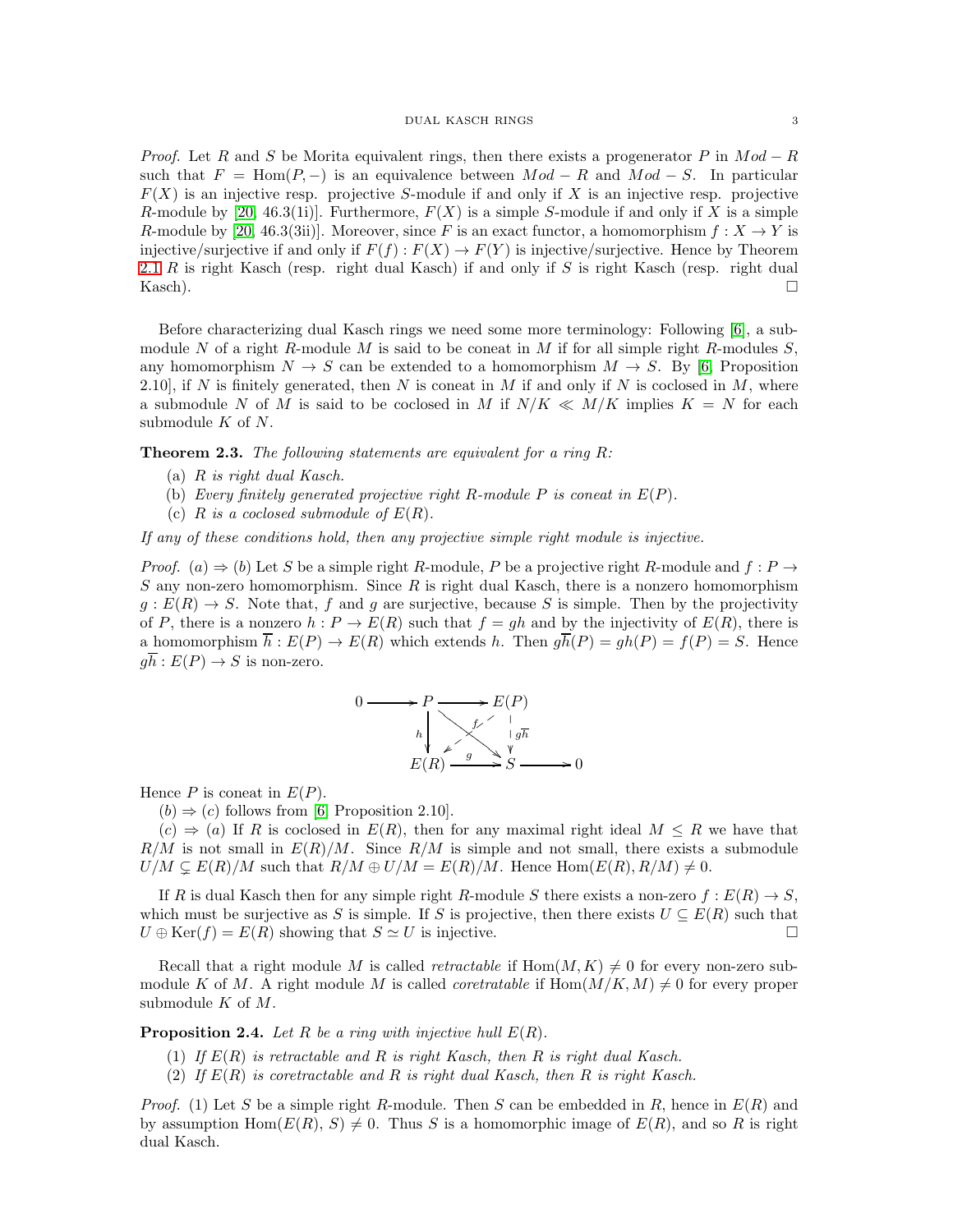(2) Let S be a simple right R-module. Since R is right dual Kasch, there exists an epimorphism  $f: E(R) \to S$ . By assumption,  $Hom(E(R)/Ker f, E(R)) \neq 0$ . Thus  $E(R)$  contains a copy of the simple module  $E(R)/Ker f \cong S$ . Since R is essential in  $E(R)$ , S embeds into R.  $□$ 

In Corollary [4.2](#page-9-0) we will show that finite dimensional algebras are dual Kasch on one side if and only if they are dual Kasch on the other side and conclude that there are left dual Kasch rings that are not right dual Kasch (see Example [4.3\)](#page-10-2). We will also see that any commutative perfect ring is dual Kasch. Hence, commutative Artinian rings are dual Kasch. There are one-sided Artinian rings that are not dual Kasch. Here we would like to mention a criterion for a general one-sided Artinian ring to be dual Kasch.

**Proposition 2.5.** Let R be a right Artinian ring with Jacobson radical  $J = Jac(R)$  and decomposition  $R = e_1 R \oplus \cdots e_n R$  with each  $e_i R$  is a local right R-module<sup>[2](#page-3-0)</sup>. Then R is right dual Kasch if and only if  $\text{Hom}_R(E(e_iR), e_iR/e_iJ) \neq 0$  for each  $i = 1, \dots, n$ .

*Proof.* Suppose R is right dual Kasch and let  $J = Jac(R)$  Then, by Theorem [2.3,](#page-2-0)  $e_iR$  is coneat in its injective hull  $E(e_iR)$ , for each  $i = 1, \dots, n$ . Thus the map

$$
Hom(E(e_iR), e_iR/e_iJ) \to Hom(e_iR, e_iR/e_iJ) \to 0
$$

is surjective. Since  $\text{Hom}(e_iR, e_iR/e_iJ) \neq 0$ , we have  $\text{Hom}(E(e_iR), e_iR/e_iJ) \neq 0$ . This proves the necessity. The sufficiency is clear, because each simple right R-module is isomorphic to  $e_iR/e_iJ$ for some  $i = 1, \dots, n$ .

Let R denote the ring of upper triangular  $n \times n$  matrices over a field K, with  $n \geq 2$ . Then  $R = \bigoplus_{i=1}^n e_i R$ , where  $e_i$  is the matrix that has 1 in position  $(i, i)$  and zero elsewhere. Then  $e_nR = e_nK$  is simple and projective and  $e_1R = E(e_nR)$  is the injective hull of  $e_nR$ . As  $Hom(E(e_nR), e_nR/e_nJ) = Hom(e_1R, e_nR) = 0$ , R is not right dual Kasch.

While for a dual Kasch ring R, any simple module is a homomorphic image of  $E(R)$  one might wonder whether they are also homomorphic images of their own injective hull.

Proposition 2.6. The following conditions are equivalent for a ring R.

- (a) Every simple right module S is a homomorphic image of its injective hull  $E(S)$ .
- (b)  $E(S)$  is retractable for every simple right R-module S.

If one of these conditions hold,  $R$  is called right strongly dual Kasch.

*Proof.* (a)  $\Rightarrow$  (b) Let S be a simple right R-module and K a nonzero submodule of  $E(S)$ . Since S is essential in  $E(S)$ , S is contained in K. By (a), Hom( $E(S)$ ,  $S$ )  $\neq$  0, which implies that,  $Hom(E(S), K) \neq 0$ . Thus  $E(S)$  is retractable.  $(b) \Rightarrow (a)$  is trivial

Obviously, strongly dual Kasch rings are dual Kasch and Example [2.17](#page-7-1) will provide an example of a dual Kasch ring that is not strongly dual Kasch.

# Proposition 2.7. The class of strongly dual Kasch rings is Morita invariant.

*Proof.* Let R and S be rings,  $F : Mod - R \rightarrow Mod - S$  a Morita equivalence with inverse  $G: Mod - S \to Mod - R$  such that S is right dual Kasch, then for any simple right R-module X, let  $E_S(F(X))$  be the injective hull of the simple right S-module  $F(X)$ . Let  $i : F(X) \to E_S(F(X))$ be a essential monomorphism. Since  $S$  is right dual Kasch, there exists a non-zero homomorphism of right S-modules  $f : E_S(F(X)) \to F(X)$ . By [\[20,](#page-11-2) 46.3],  $G(E_S(F(X))$  is an injective right R-module and  $G(i)$ :  $X \simeq G(F(X)) \rightarrow G(E_S(F(X)))$  is an essential monomorphism. Hence  $G(E_S(F(X))) =: E_R(X)$  is an injective hull of X. Furthermore, the non-zero homomorphism  $f: E_S(F(X)) \to F(X)$  yields a non-zero homomorphism  $G(f): E_R(X) = G(E_S(F(X))) \to$  $G(F(X)) \simeq X$ . This shows that R is right strongly dual Kasch.

<span id="page-3-0"></span> $e_iR$  is local means that  $e_iJ$  is the unique maximal submodule of  $e_iR$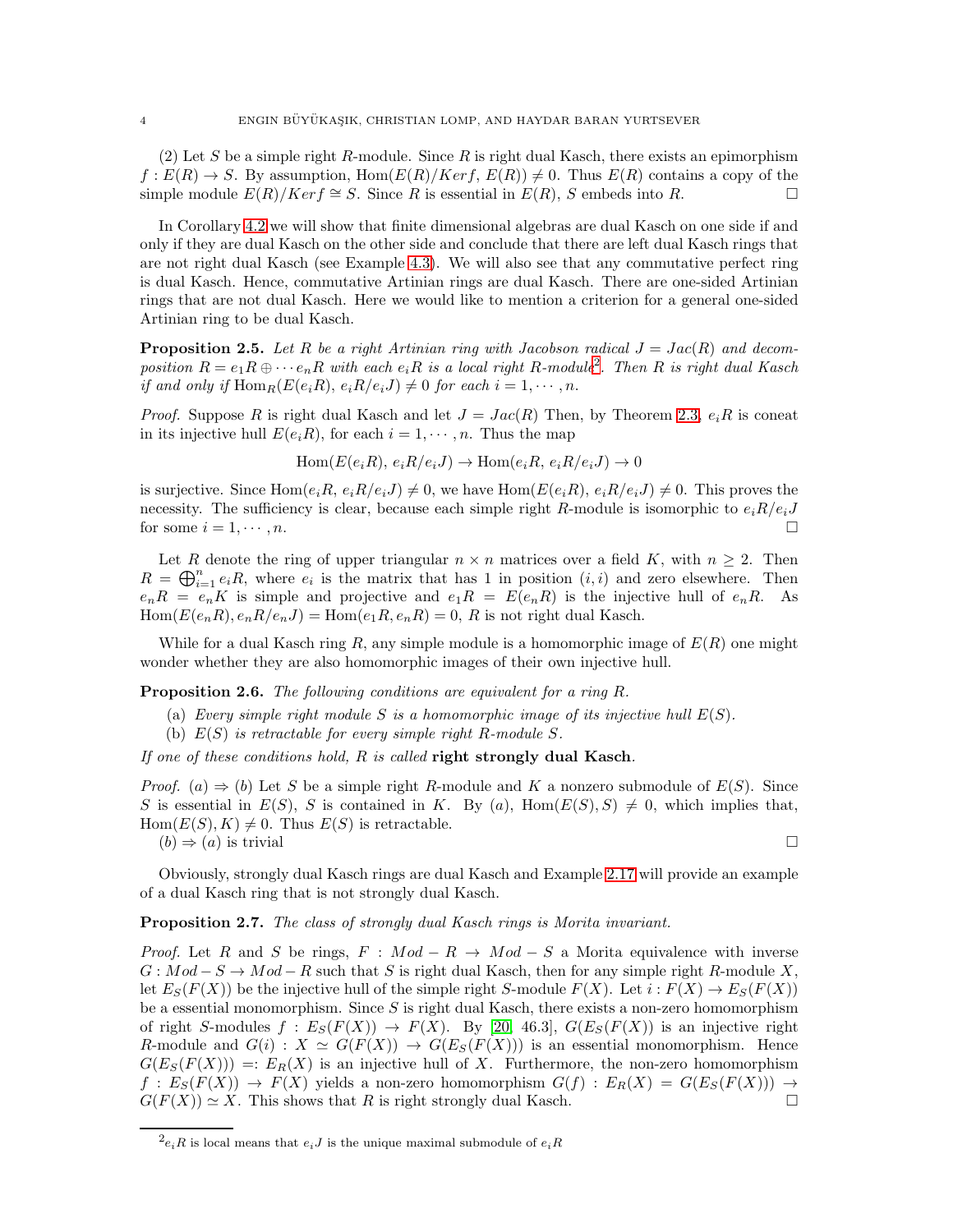Any commutative perfect ring is actually strongly dual Kasch as we will prove now. Recall that a ring R is called a right H-ring if  $Hom(E(S), E(T)) = 0$ , for any non-isomorphic simple right R-modules  $S, T$ . A right max-ring is a ring such that any non-zero module contains a maximal submodule.

<span id="page-4-1"></span>**Proposition 2.8.** If R right H-ring and right max-ring, then R is strongly dual Kasch. In particular any commutative perfect ring is strongly dual Kasch.

*Proof.* Let S be a simple right module. Then  $E(S)$  has a maximal submodule, say K, by the max-ring assumption. Then  $E(S)/K \cong S$ , because R is a right H-ring. Hence, R is strongly dual Kasch. Commutative perfect rings are max rings. By [\[7,](#page-10-3) Proposion 2] they are also H-rings. Hence the conclusion follows.  $\Box$ 

In general we have the implication



All of these implications are proper. How far is a strongly dual Kasch ring from being a Vring? Note that every projective simple right R-module V over a right dual Kasch ring R must be injective. Recall that a right generalized V -ring (for short right GV-ring) is a ring such that any simple is injective or projective. Hence right  $V$  rings are precisely the right  $GV$ -rings that are dual Kasch.

**Proposition 2.9.** A right dual Kasch ring R is a right V-ring if it is right hereditary or a right GV-ring.

*Proof.* Let S be a simple right module. Then S is a homomorphic image of an injective module. Thus S is injective if R is right hereditary assumption. Hence R is right V-ring.

By Theorem [2.3,](#page-2-0) projective simple modules over a dual Kasch ring  $R$  are injective. Hence if  $R$ is a  $GV$  ring, it must be a V ring.

It is known that for a finite group  $G$  and a ring  $R$ , the group ring  $RG$  is right self-injective  $(QF)$  if and only if R is right self-injective  $(QF)$  (see for example [\[12,](#page-10-4) Exercicse 15.14] or [\[10\]](#page-10-5), [\[8\]](#page-10-6)). In [\[19\]](#page-11-1) it has been proved that a group ring RG is left Kasch if and only if R is left Kasch and G is finite. Here we prove a similar statement for rings that are right dual Kasch. Recall that one says that a group  $G$  acts on a ring  $R$  by automorphism if there exists a group homomorphism  $G \to \text{Aut}(R)$  to the group of automorphisms of R. Hence each element  $g \in G$  acts on an element  $a \in R$  as an automorphism and we denote this action by  $g \cdot a$ . The skew group ring of R and G is the free left R-module with basis  $\{\overline{g} : g \in G\}$  and denoted by  $R * G$ . Multiplication in  $R * G$  is determined by

$$
a\overline{g}b\overline{h} := a(g \cdot b)\overline{gh}, \qquad \forall a, b \in R, g, h \in G.
$$

A group ring  $RG$  is a skew group ring, where the action of an element g on an element a is always trivial, i.e.  $g \cdot a = a$ . Note that  $\iota : R \to R * G$  with  $r \mapsto r\overline{e}$  is an injective ring homomorphism, where e is the neutral element of the G. Moreover,  $R * G = \bigoplus_{g \in G} R\overline{g}$  is a finite normalizing extension of R by which we mean that the R-module generators  $\overline{g}$  satisfy  $R\overline{g} = \overline{g}R$ , since  $\overline{g}a = (g^{-1} \cdot a)\overline{g}$ , for all  $a \in R$ .

<span id="page-4-0"></span>**Proposition 2.10.** Let G be a finite group acting on a ring R such that  $|G|$  is invertible in R. If R is right dual Kasch, then  $R * G$  is right dual Kasch.

Proof. The proof relies on several (well-known) results in the theory of normalized ring extension. Set  $S = R * G$ . Let M be a simple right S-module. Then by [\[14,](#page-11-3) 10.1.9], M is a semisimple Artinian right R-module, as S is a finite normalizing extension of R. Since  $R$  is right dual Kasch, there exists an injective right R-module E and an epimorphism of right R-modules  $E \to M$ . Since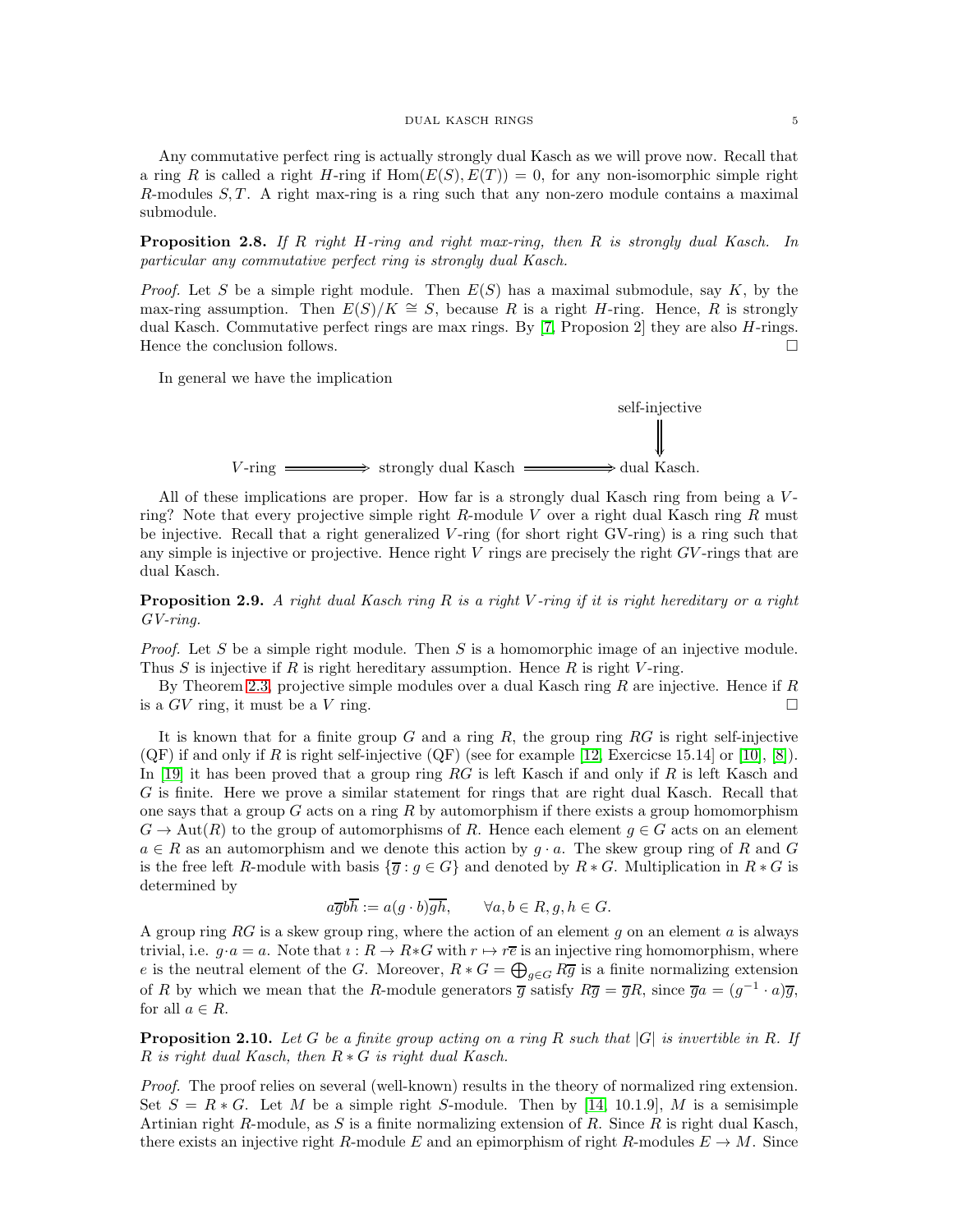S is a free right R-module, the functor  $\text{Hom}_R(S, -)$  is exact and we obtain an epimorphism of Abelian groups

$$
\overline{f} = \text{Hom}_R(f, -) : \text{Hom}_R(S, E) \to \text{Hom}_R(S, M), \qquad \varphi \mapsto f \circ \varphi.
$$

For any right R-module X, the set of right R-linear maps  $\text{Hom}_R(S, X)$  is a right R-module by

$$
(\varphi \cdot s)(s') = \varphi(ss'), \qquad \forall s, s' \in S, \varphi \in \text{Hom}_R(S, X).
$$

In particular,  $\overline{f} = \text{Hom}_R(f, -)$  is an epimorphism of right S-modules, as

$$
\overline{f}(\varphi \cdot s)(s') = f(\varphi(ss')) = (\overline{f}(\varphi) \cdot s)(s'), \qquad \forall s, s' \in S, \varphi \in \text{Hom}_R(S, X).
$$

By [\[12,](#page-10-4) 3.6.13], Hom $_B(S, E)$ , is an injective right S-module and we have obtained so far an epimorphism of the injective right S-module  $\text{Hom}_R(S, E)$  onto  $\text{Hom}_R(S, M)$ . The simple right S-module M embeds as right S-module into  $\text{Hom}_R(S, M)$  by

$$
\alpha: M \to \text{Hom}_R(S, M), \qquad m \mapsto \alpha(m) : [s \mapsto ms].
$$

We easily check that  $\alpha$  is injective and right S-linear, as

$$
\alpha(ms)(s') = mss' = \alpha(m)(ss') = (\alpha(m) \cdot s)(s'), \qquad \forall s, s' \in S.
$$

The map  $\beta$ : Hom $_R(S, M) \to M$  given by  $\beta(f) = f(1)$  is right R-linear as

$$
\beta(f \cdot r) = (f \cdot r)(1) = f(r) = f(1)r = \beta(f)r, \qquad \forall r \in R, f \in \text{Hom}_R(S, M)
$$

and satisfies  $\beta(\alpha(m)) = \alpha(m)(1) = m$ , for all  $m \in M$ . Thus  $\alpha$  splits as R-module map.

The hypothesis  $|G|^{-1} \in R$  implies that any short exact sequence of right S-modules that splits as right R-modules, also splits as right S-modules (see for example [\[20,](#page-11-2) 38.4] or [\[17,](#page-11-4) Lemma 1.1]). Hence there exists a right S-linear map  $\overline{\beta}$ : Hom $_R(S, M) \to M$  such that  $\overline{\beta}\alpha = id_M$ . In particular,  $\overline{\beta}$ : Hom $_R(S, M) \to M$  is an epimorphism of right S-modules and so is  $\overline{\beta f}$ : Hom $_R(S, E) \to M$ .

This shows that every right S-module is an epimorphic image of an injective right S-module, i.e.  $S = R * G$  is right dual Kasch.

 $\Box$ 

It is not clear whether the condition of  $|G|$  being invertible in R is necessary and we suspect that it is not. The construction of skew group rings allows us to find more (non-commutative) examples of right dual Kasch rings. Let  $D$  be any right dual Kasch ring such that 2 is invertible in D. The direct product  $R = D \times D$  is also right dual Kasch. Consider the automorphism  $\sigma$  of R defined as  $\sigma(a, b) = (b, a)$ , for all  $a, b \in D$  and consider the group G generated by  $\sigma$  in Aut(R). Then  $|G| = 2$  is invertible in R by assumption and  $R * G$  is right dual Kasch. As a concrete example one could take  $D = \mathbb{Q}[x]/\langle x^2 \rangle$ . Then  $R * G$  is actually isomorphic to the example mentioned later in Example [2.17.](#page-7-1)

Recall that for a given group action of a group  $G$  on a ring  $R$ , the fixed ring of  $G$  on  $R$  is the subring

$$
R^G = \{ a \in R : g \cdot a = a, \ \forall g \in G \}.
$$

It is known, that if  $|G|^{-1} \in R$ , then  $R^G$  is Morita equivalent to  $R * G$  (see for example [\[14,](#page-11-3) 7.8.7]). Using Proposition [2.10](#page-4-0) and the Morita invariance of dual Kasch rings in Corollary [2.2](#page-1-1) we conclude the the following:

**Corollary 2.11.** Let G be a finite group acting as automorphisms on a ring R such that  $|G|^{-1} \in R$ . If R is right dual Kasch, then the fixed ring  $R^G$  is right dual Kasch.

If the group action is trivial, i.e.  $R = R^G$ , then R and  $R * G = RG$  are Morita equivalent if  $|G|^{-1} \in R$ . Hence we have also

**Corollary 2.12.** Let G be a finite group, R a ring such that  $|G|^{-1} \in R$ . Then R is right dual Kasch if and only if RG is right dual Kasch.

How far is a dual Kasch ring from being self-injective? A right  $R$ -module  $M$  is said to be R-projective if every homomorphism  $M \to R/I$ , where I is a right ideal of R, factors through the canonical epimorphism  $R \to R/I$ . If one restricts this property to maximal right ideals I of R, then one gets the weaker notion of max-projectivity (see, [\[1\]](#page-10-7)).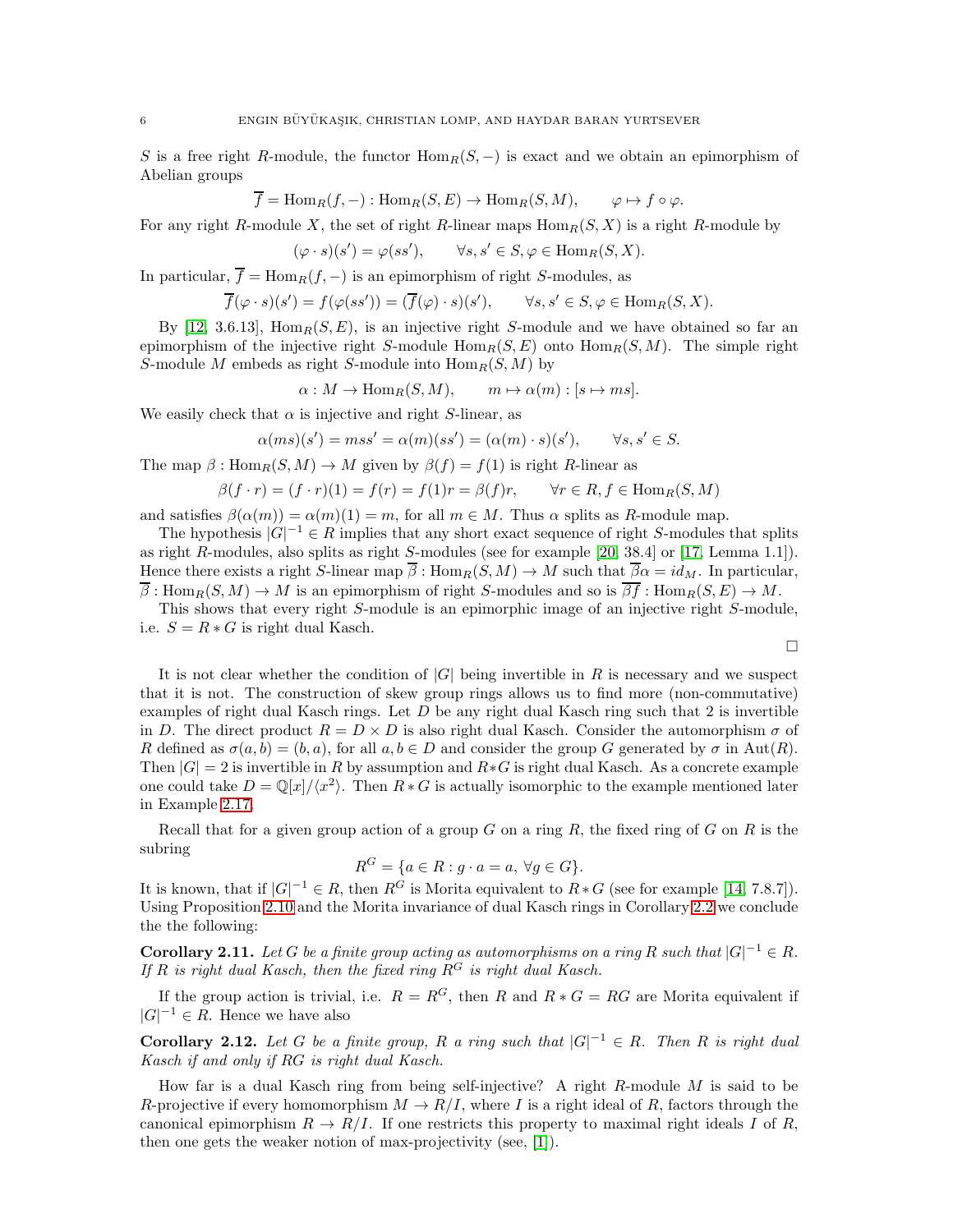<span id="page-6-0"></span>**Proposition 2.13.** The following conditions are equivalent for a ring  $R$ :

- (a)  $R$  is right self-injective.
- (b)  $R$  is right dual Kasch and  $E(R)$  is projective.

Moreover, if  $R$  is semilocal, then the following condition is also equivalent:

(c)  $R$  is right dual Kasch and  $E(R)$  is max-projective.

*Proof.* (a)  $\Rightarrow$  (b)  $\Rightarrow$  (c) are clear.

 $(b) \Rightarrow (a)$  If R is right dual Kasch, then  $E = E(R)$  generates all simple right R-module. Hence E is a projective generator and there exists a surjective homomorphism  $f: E^k \to R$ , which must split as  $R$  is projective. Thus  $R$  is isomorphic to a direct sum of  $E$  and therefore an injective right R-module.

 $(c) \Rightarrow (a)$  Assume R is semilocal and  $(c)$  holds. Since R is semilocal,  $R/Jac(R) \simeq S_1^{n_1} \oplus \cdots \oplus S_k^{n_k}$ , where the  $S_i$ 's are nonisomorphic simple right R-modules and  $n_i$  is a positive integer for each  $i = 1, \dots, k$ . Let  $E = E(R)$ . As the ring is right dual Kasch, for each i, there is an epimorphism  $E^{n_i} \to S_i^{n_i}$ . Thus there is an epimorphism  $f : E^n \to R/Jac(R)$  for some integer  $n \geq n_1 + \cdots + n_k$ . Since E is max-projective,  $E^n$  is max-projective as well. As  $R/J(R)$  is finitely generated and semisimple, by [\[1,](#page-10-7) Proposition 1] there is a homomorphism  $g : E<sup>n</sup> \to R$  such that  $\pi g = f$ , where  $\pi: R \to R/Jac(R)$  is the canonical epimorphism. Since f is an epimorphism, and  $\pi$  is a small epimorphism, g is an epimorphism. Therefore g splits, and so R is injective as desired, i.e.  $(a)$ holds.

A ring is quasi-Frobenius (QF) if it is one-sided Noetherian and one-sided self-injective ring. Any QF ring is indeed two-sided artinian and two-sided self-injective. Hence QF-rings are left and right dual Kasch rings.

Corollary 2.14. The following statements are equivalent for a ring R.

- (a)  $R$  is a  $QF$  ring.
- (b)  $R$  is one-sided Noetherian, right dual Kasch and  $E(R)$  is projective.
- (c) R is one-sided Noetherian, right dual Kasch, semilocal and  $E(R)$  is max-projective.

If moreover,  $R$  is commutative then the following condition is also equivalent:

(d)  $R$  is perfect and  $E(R)$  is max-projective.

*Proof.* (a)  $\Rightarrow$  (c), (d) is clear and (a)  $\Leftrightarrow$  (b) follows from Proposition [2.13.](#page-6-0)

 $(c) \Rightarrow (a)$  By Proposition [2.13,](#page-6-0) R is right self-injective and it is well known that, every one sided noetherian and one sided self-injective ring is QF.

 $(d) \Rightarrow (a)$  Suppose R is a commutative perfect ring such that  $E(R)$  is max-projective, then it is dual Kasch by Proposition [2.8](#page-4-1) and self-injective by Proposition [2.13.](#page-6-0) By [\[16,](#page-11-5) Theorem 6.39] any left perfect two sided self-injective ring is a QF-ring.  $\Box$ 

Not every QF ring is strongly dual Kasch as we will see. For that, we recall the notion of the Nakayama permutation of a QF ring (see, [\[12,](#page-10-4) page 425]). Let R be a QF ring and  $\bar{R} = R/Jac(R)$ . Then we have

$$
1 = e_{11} + \dots + e_{1n_1} + \dots + e_{s1} + \dots + e_{sn},
$$

be a decomposition of 1 into sum of orthogonal primitive idempotents, where  $e_i := e_{i1}$  for  $1 \le i \le s$ are mutually nonisomorphic i.e.  $e_i R \not\cong e_j R$  for  $i \neq j$ , but  $e_i$  is isomorphic to each  $e_{il}$ . Let

$$
U_i = e_i R, \ S_i = \bar{e_i} \bar{R}.
$$

Then,  $\{U_i\}$  is a complete set of right principal indecomposables, and  $\{S_i\}$  is a complete set of simple right R-modules. Then  $R_R = U_1^{n_1} \oplus \cdots \oplus U_s^{n_s}$  and  $\bar{R}_{\bar{R}} = S_1^{n_1} \oplus \cdots \oplus S_s^{n_s}$ . Note that,  $S_i \cong U_i/Rad(U_i)$ . Since QF rings are right Kasch, the map  $\pi : \{1, \dots, s\} \to \{1, \dots, s\}$ , defined by

$$
\operatorname{soc}(U_i) \cong S_{\pi(i)}, \ \ 1 \le i \le s
$$

is a permutation of the set  $\{1, \dots, s\}$ . This map  $\pi$  is called the Nakayama permutation of the QF ring R.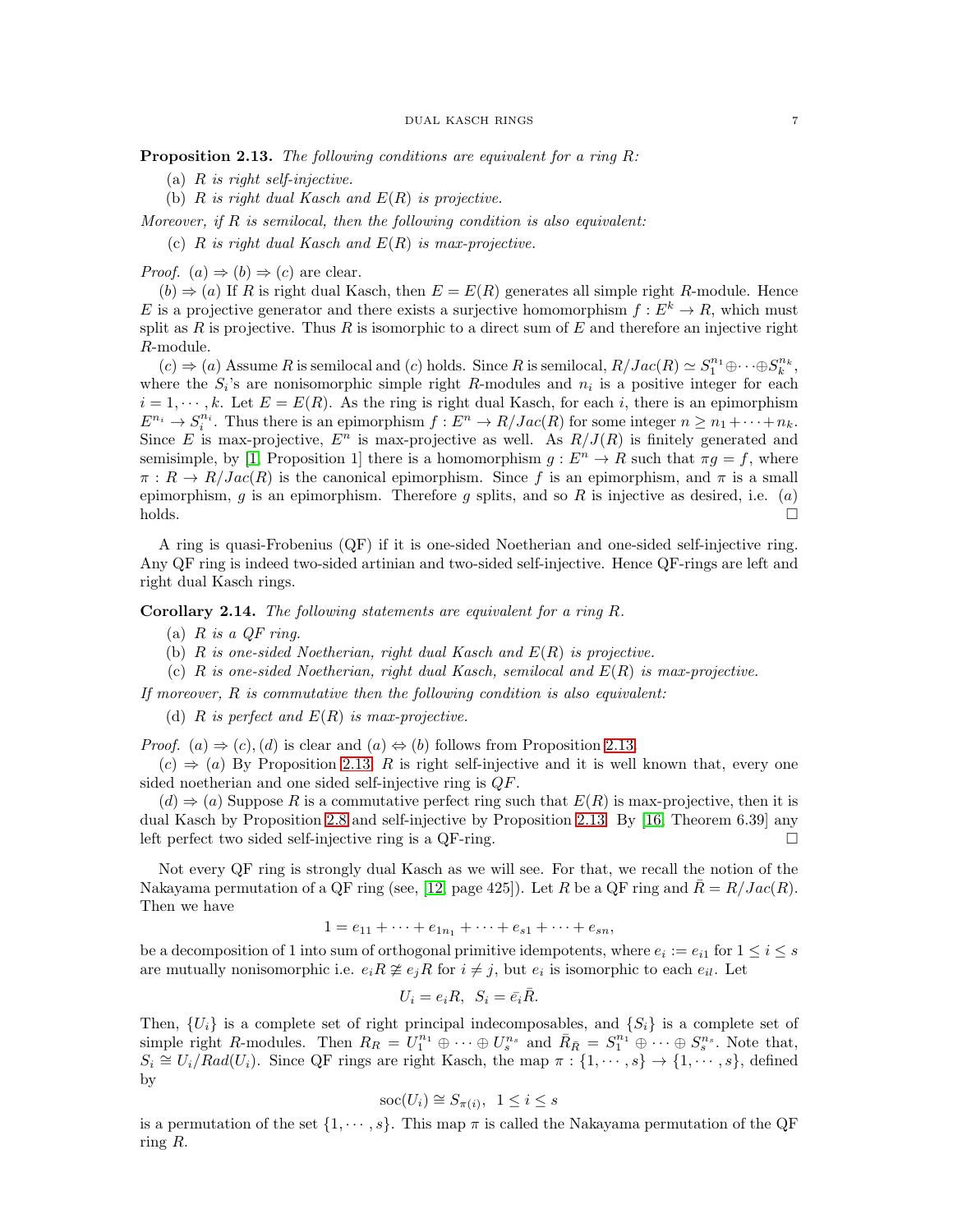Note that each  $U_i$  is injective, and is the injective hull of soc $(U_i)$ . Furthermore,  $\pi$  is the identity permutation on the set  $\{1, 2, \dots, s\}$  if and only if soc $(U_i) \cong S_i$  if and only is  $Hom(U_i, S_i) \neq 0$ . Hence, we have the following result.

<span id="page-7-0"></span>**Proposition 2.15.** A QF ring is strongly dual Kasch if and only if its Nakayama permutation is the identity permutation.

A QF algebra is called *weakly symmetric* if its Nakayama permutation  $\pi$  is the identity (see [\[12,](#page-10-4) page 444]). Hence the following is clear.

**Proposition 2.16.** A QF algebra is strongly dual Kasch if and only if it is weakly symmetric.

Not all QF-algebras over a field are weakly symmetric. The following example is [\[12,](#page-10-4) Examples 16.9(4)] with a different presentation:

<span id="page-7-1"></span>**Example 2.17** (A dual Kasch ring that is not strongly dual Kasch). Let F be a field and  $S =$  $F \times F$ . Set  $e_1 = (1, 0)$  and  $e_2 = (0, 1)$  and define the automorphism  $\sigma : S \to S$  given by  $\sigma(e_1) = e_2$ and  $\sigma(e_2) = e_1$ . Then form the skew polynomial ring  $S[x; \sigma]$ , i.e. the set of all polynomials  $\sum s_i x^i$ with  $s_i \in S$  subject to  $xs = \sigma(s)x$ . In particular,  $xe_1 = e_2x$  and  $xe_2 = e_1x$  hold. Factoring out the ideal generated by the central element  $x^2$  yields a 4-dimensional F-algebra

$$
R = S[x; \sigma]/\langle x^2 \rangle = \{s_0 + s_1x \mid s_0, s_1 \in S\}
$$

where we write x for  $x + \langle x^2 \rangle$  and where the multiplication is

$$
(s_0 + s_1 x)(t_0 + t_1 x) = s_0 t_0 + (s_0 t_1 + t_0 \sigma(s_1)) x, \quad \forall s_i, t_i \in S.
$$

Then  $R = e_1R \oplus e_2R$ ,  $J = \text{Jac}(R) = \text{soc}(R_R) = Fe_1x \oplus Fe_2x$ . Hence  $e_iJ = \text{soc}(e_1R) = Fe_ix$ , for  $i = 1, 2$  and  $e_1J \not\approx e_2J$ . On the other hand note that  $e_1R/e_1J \simeq e_2J$  and  $e_2R/e_2J \simeq e_1J$ . By [\[12,](#page-10-4) Theorem 16.4], R is QF with Nakayama permutation  $\pi = (12)$ . In particular, R is not weakly symmetric and hence not strongly dual Kasch. As a two-sided self-injective ring, R is two-sided dual Kasch.

# 3. Commutative Dual Kasch Rings

In this section, we deal with (strongly) dual Kasch rings over commutative rings. We characterize commutative dual Kasch rings with finite Goldie dimension. We start with the following Lemma which implies that commutative Kasch rings are (strongly) dual Kasch.

**Lemma 3.1.** Let  $V$  be a minimal ideal in a commutative ring  $R$ . Then  $V$  is a homomorphic image of  $E(V)$ .

*Proof.* Let V be a minimal ideal of R with annihilator  $\mathfrak{m} = \{r \in R : Vr = 0\}$ . Let  $E = E(V)$  be the injective hull of V. Then  $E(R) = E \oplus K$  for some submodule K of  $E(R)$ . Suppose  $E = mE$ , then  $VE = V \mathfrak{m} E = 0$ . Since  $1 \in E(R)$ , there are  $v \in E(V)$  and  $k \in K$  such that  $1 = v + k$ . Let  $0 \neq x \in V$ . Then  $x = x \cdot 1 = x \cdot v + x \cdot k = x \cdot k$ . Thus  $x \in E(V) \cap K = 0$ , a contradiction. Therefore, we must have  $E \neq mE$ . Thus  $E/mE$  is a semisimple  $R/m$ -module and hence there exists a non-zero homomorphism from  $E(V)$  to  $R/\mathfrak{m} \simeq V$ .

Corollary 3.2. Every commutative Kasch ring is strongly dual Kasch.

Kasch rings are related to classical rings, i.e. rings such that any element is either a zero divisor or invertible. Recall that a *reversible* ring is a ring such that for all non-zero  $a, b \in R$ , if  $ab = 0$ , then there exists  $0 \neq c \in R$  such that  $bc = 0$ .

<span id="page-7-2"></span>Corollary 3.3. Any reversible right Kasch ring is classical.

*Proof.* By  $[12, 8.28]$  we have that R is a right Kasch ring if and only if every proper right ideal has a non-zero left annihilator. Hence if  $0 \neq a \in R$  and  $aR \neq R$ , then there exists  $0 \neq x \in R$  with  $xa = 0$ . By assumption there exists  $y \in R$  such that  $ay = 0$ . On the other hand, if  $xR = R$ , then x would be right invertible and since reversible rings are Dedekind-finite,  $x$  is invertible. Hence any element of R is either a zero divisor or invertible.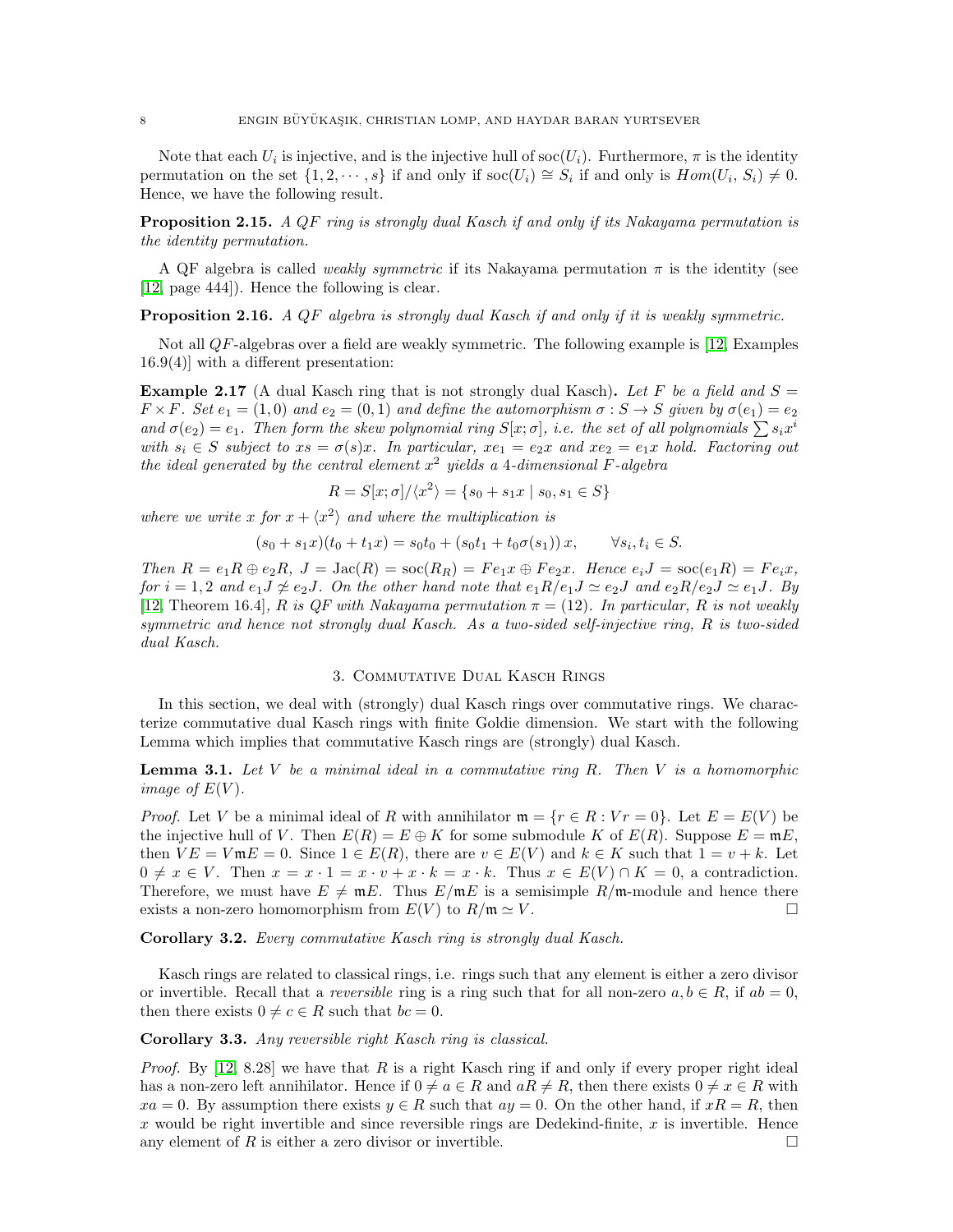#### DUAL KASCH RINGS 9

Note that any left or right Artinian ring is reversible and classical, but need not to be Kasch. For example the ring of upper triangular  $2x2$  matrix ring over a field is finite dimensional algebra, which is not a Kasch ring. However for commutative rings with some finiteness conditions, the notions of a Kasch ring, a dual Kasch ring and a classical ring coincide as we will see, using [\[9,](#page-10-8) Theorem 3.4], which says that any finitely generated ideal of a commutative ring with finite Goldie dimension has a non-zero annihilator.

<span id="page-8-0"></span>**Theorem 3.4.** The following are equivalent for a commutative ring R with finite Goldie dimension.

- (a)  $R$  is a dual Kasch ring.
- (b) R is a classical ring.
- (c)  $mE \neq E$  for each maximal ideal m of R, where  $E = E(R)$ .

If moreover  $R$  is Noetherian, then the following condition is also equivalent:

(d) R is a Kasch ring.

*Proof.* (a)  $\Rightarrow$  (b) Let x be a non zero divisor of R. Then x is a regular element of R. Suppose x is non invertible, and let  $\mathfrak m$  be a maximal ideal of R containing x. Since x is regular  $xE = E$ for every injective R-module E. This implies that  $mE = E$  for every injective module E. Then  $Hom(E, R/\mathfrak{m}) = 0$ , and this contradicts (1). Hence R is a classical ring.

 $(b) \Rightarrow (c)$  Suppose the contrary that  $mE = E$  for some maximal ideal m of R. Then as  $R \leq E$ , there are  $a_1, a_2, \dots, a_n \in \mathfrak{m}$  and  $e_1, e_2, \dots, e_n \in E$  such that

$$
1 = a_1 e_1 + a_2 e_2 + \dots + a_n e_n.
$$

Let  $I = Ra_1 + Ra_2 + \cdots Ra_n$ . Then  $I \subseteq \mathfrak{m}$  is a proper ideal of R, and so every element of I is a zero divisor by (2). Thus there is a  $0 \neq x \in R$  such that  $xI = 0$  by [\[9,](#page-10-8) Theorem 3.4]. Which then implies that

 $x = x(a_1e_1 + a_2e_2 + \cdots + a_ne_n) = (xa_1)e_1 + (xa_2)e_2 + \cdots + (xa_n)e_n = 0.$ 

A contradiction. Therefore  $mE \neq E$ , and this proves (3).

 $(c) \Rightarrow (a)$  is clear, since R is commutative. As  $mE \neq E$  implies that  $E/mE$  is a semisimple  $R/\mathfrak{m}$ -module and hence projects onto  $R/\mathfrak{m}$ .

 $(d) \Rightarrow (a+b+c)$  follows from Corollary [3.3](#page-7-2) and holds always for commutative rings.

 $(b) \Rightarrow (d)$ : Suppose R is a Noetherian classical ring and I any proper ideal of R, then I is finitely generated as  $R$  is Noetherian. Since a Noetherian ring has finite Goldie dimension,  $I$  has non-zero annihilator by [\[9,](#page-10-8) Theorem 3.4]. Hence, by [\[12,](#page-10-4) 8.28], R is a Kasch ring.

Example 3.5 (dual Kasch rings that are not Kasch). In general, commutative dual Kasch rings need not be Kasch rings. Let R be a commutative von Neumann regular ring which is not semisimple. Then R dual Kasch, because every every simple R-module is injective. On the other hand, R is not a Kasch ring since  $soc(R)$  is projective and R is not semisimple, i.e. there exist non-projective simple modules.

Commutative local rings need not be dual Kasch. For example, the localization  $\mathbb{Z}_{(p)}$  of  $\mathbb Z$  at the prime ideal (p) is a commutative Noetherian local ring, hence semiperfect. Since  $E(\mathbb{Z}_{(p)}) = \mathbb{Q}$ has no maximal submodules, the ring  $\mathbb{Z}_{(p)}$  is not dual Kasch.

**Example 3.6** (dual Kasch rings are not closed under factor rings). Let R be any commutative Noetherian local ring with maximal ideal M and zero socle. Form the trivial extension of R and  $S = R/M$ , *i.e.* 

$$
\tilde{R} = R \ltimes S = \left\{ \left( \begin{array}{cc} a & x \\ 0 & a \end{array} \right) : a \in R, x \in S \right\}
$$

with ordinary matrix operations. Then  $\tilde{R}$  is a commutative local ring with maximal ideal  $\tilde{M} =$  $M \ltimes S$ . As  $\tilde{R}/\tilde{M} \simeq R/M = S \simeq 0 \ltimes S$ .  $\tilde{R}$  is a commutative local Kasch ring and hence dual Kasch.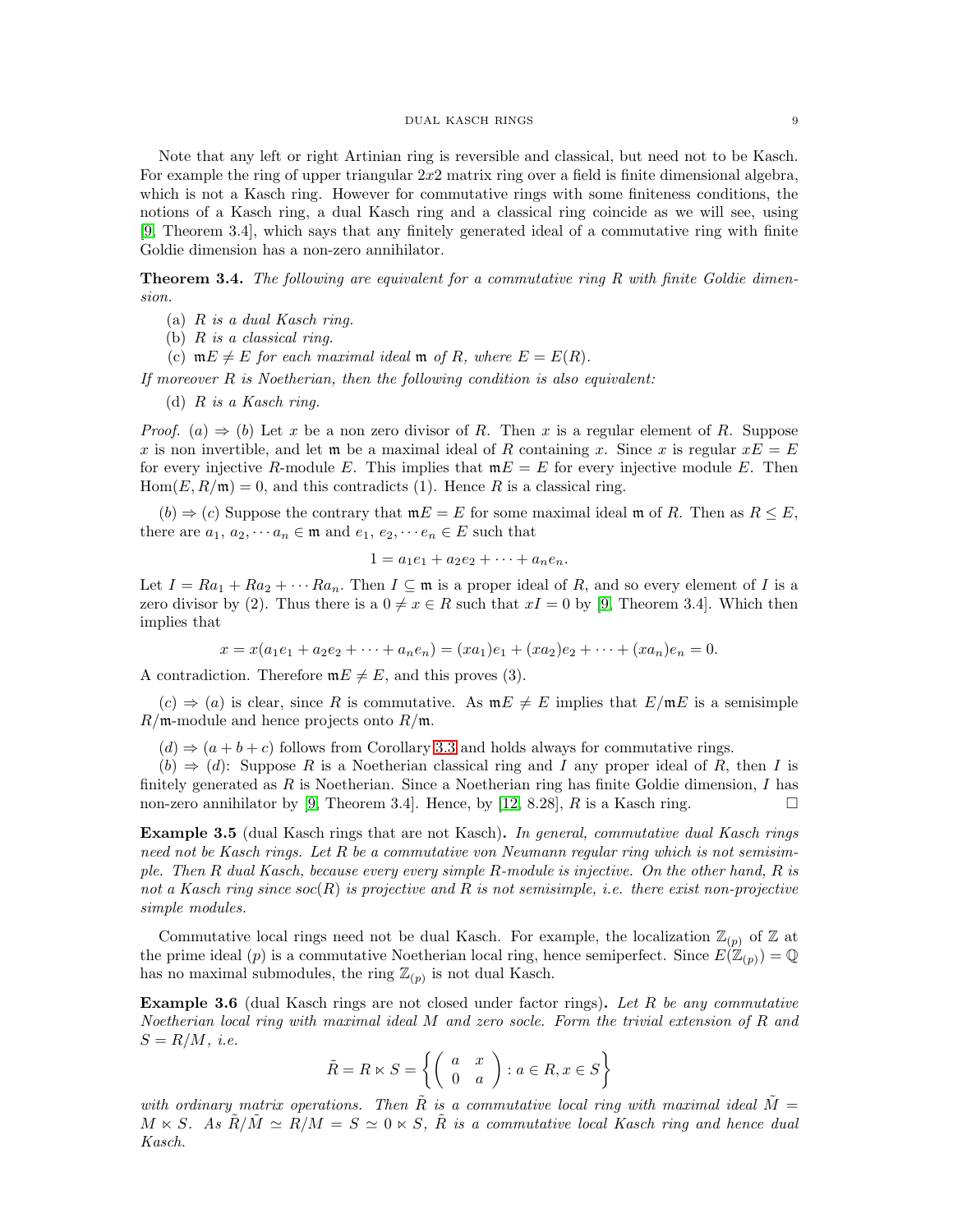For each essential ideal I of R, the ideal

$$
\tilde{I} = \left\{ \left( \begin{array}{cc} a & x \\ 0 & a \end{array} \right) : a \in I, x \in S \right\}
$$

is an essential ideal of  $\tilde{R}$ . Since  $\operatorname{soc}(R) = 0$ , the intersection of all essential ideals of R is zero. Hence

$$
\operatorname{soc}(\tilde{R}) = \bigcap \left\{ \tilde{I} : I \text{ essential in } R \right\} = \left( \begin{array}{cc} 0 & S \\ 0 & 0 \end{array} \right) = 0 \bowtie S.
$$

As  $\tilde{R}/\text{soc}(\tilde{R}) \simeq R$  has zero socle and is therefore not Kasch. As R was supposed to be commutative Noetherian, it cannot be dual Kasch by Theorem [3.4.](#page-8-0)

### 4. Dualities and Artin algebras

The aim of this section is to compare the notion of Kasch and dual Kasch ring in case a duality is present. A standard result of Artin algebras  $A$  says that there exists a duality between finitely generated right A-modules and finitely generated left A-modules (see [\[4,](#page-10-9) Theorem 3.3]). For us this will mean that an Artin algebra (see definition below) is Kasch on one side if and only if it is dual Kasch on the other side (see Theorem [4.4\)](#page-10-10).

Let us recall what a duality is. Two categories  $C, D$  are called equivalent if there are covariant functors  $F: \mathcal{C} \to \mathcal{D}$  and  $G: \mathcal{D} \to \mathcal{C}$  with functorial isomorphisms  $GF \simeq id_{\mathcal{C}}$  and  $FG \simeq id_{\mathcal{D}}$ . In this case the functors  $F$  and  $G$  are called *equivalences*. We say that  $G$  is the (equivalence) inverse of F. A duality between two categories C and D is an equivalence between  $F: \mathcal{C} \to \mathcal{D}^{op}$ , where  $\mathcal{D}^{op}$  denotes the opposite category. In this case F and G are called *dualities*.

Let R and S be rings and  $\mathcal{C} \subseteq Mod-R$  and  $\mathcal{D} \subseteq Mod-S$  be full subcategories of Mod-R and Mod–S respectively. Suppose there exists a duality  $F: \mathcal{C} \to \mathcal{D}$  with inverse  $G: \mathcal{D} \to \mathcal{C}$  such that F and G are contravariant exact functors. Then  $M \in \mathcal{C}$  is injective in C if and only if  $F(M) \in \mathcal{D}$  is projective in D and  $M \in \mathcal{C}$  is projective in C if and only if  $F(M) \in \mathcal{D}$  is injective in D. Moreover,  $M \in \mathcal{C}$  is simple if and only if  $F(M) \in \mathcal{D}$  is simple (see for instance [\[2,](#page-10-11) Exercise 23.6]).

**Lemma 4.1.** Let R and S be rings and  $C \subseteq Mod-R$  and  $D \subseteq Mod-S$  be full subcategories. Suppose there exists a duality  $F : C \to D$  with inverse  $G : D \to C$  such that F and G are contravariant exact functors. Then the following are equivalent:

- (a) Every simple object in  $\mathcal C$  is isomorphic to a subobject of a projective object in  $\mathcal C$ .
- (b) Every simple object in  $\mathcal D$  is isomorphic to a quotient object of an injective object in  $\mathcal D$ .

*Proof.* (a)  $\Rightarrow$  (b) If  $S \in \mathcal{D}$  is simple, then  $G(S)$  is simple in C. By (1) there exists a monomorphism  $f: G(S) \to P$  into a projective object  $P \in \mathcal{C}$ . Then  $F(f): F(P) \to FG(S) \simeq S$  is an epimorphism of the injective object  $F(P)$  onto S. The converse  $(b) \Rightarrow (a)$  goes analogously.

Let k be a field and R a finite dimensional k-algebra. Then taking the dual space is a duality between finite dimensional right R-modules and finite dimensional left R-modules. More concretely, let M be a finite dimensional (=finitely generated) right R-module, then the left R-module structure on  $D(M) = \text{Hom}_k(M, k)$  is defined by

$$
(a \cdot f)(m) := f(ma), \qquad \forall f \in D(M), m \in M, a \in R.
$$

We will denote use the same letter D for the inverse functor  $D : \text{mod}-R^{op} \to \text{mod } R$  sending  $D(M) = M^*$ . Here  $R^{op}$  denotes the opposite ring and mod– $R^{op}$  is identified with the category of left R-modules. The right R-module structure on  $D(M)$ , for a left R-module M is defined by

$$
(f \cdot a)(m) := f(am), \qquad \forall f \in D(M), m \in M, a \in R.
$$

Note that if  $R$  is finite dimensional, then all simple left (resp. right)  $R$ -modules are finite dimensional. Furthermore, any projective module in mod R is also projective in Mod–R. The same is true for the injective modules, i.e. any finite dimensional module that is injective in mod R is injective in Mod−R (by Baer's criterion).

<span id="page-9-0"></span>Corollary 4.2. A finite dimensional k-algebra is right dual Kasch if and only if it is left Kasch.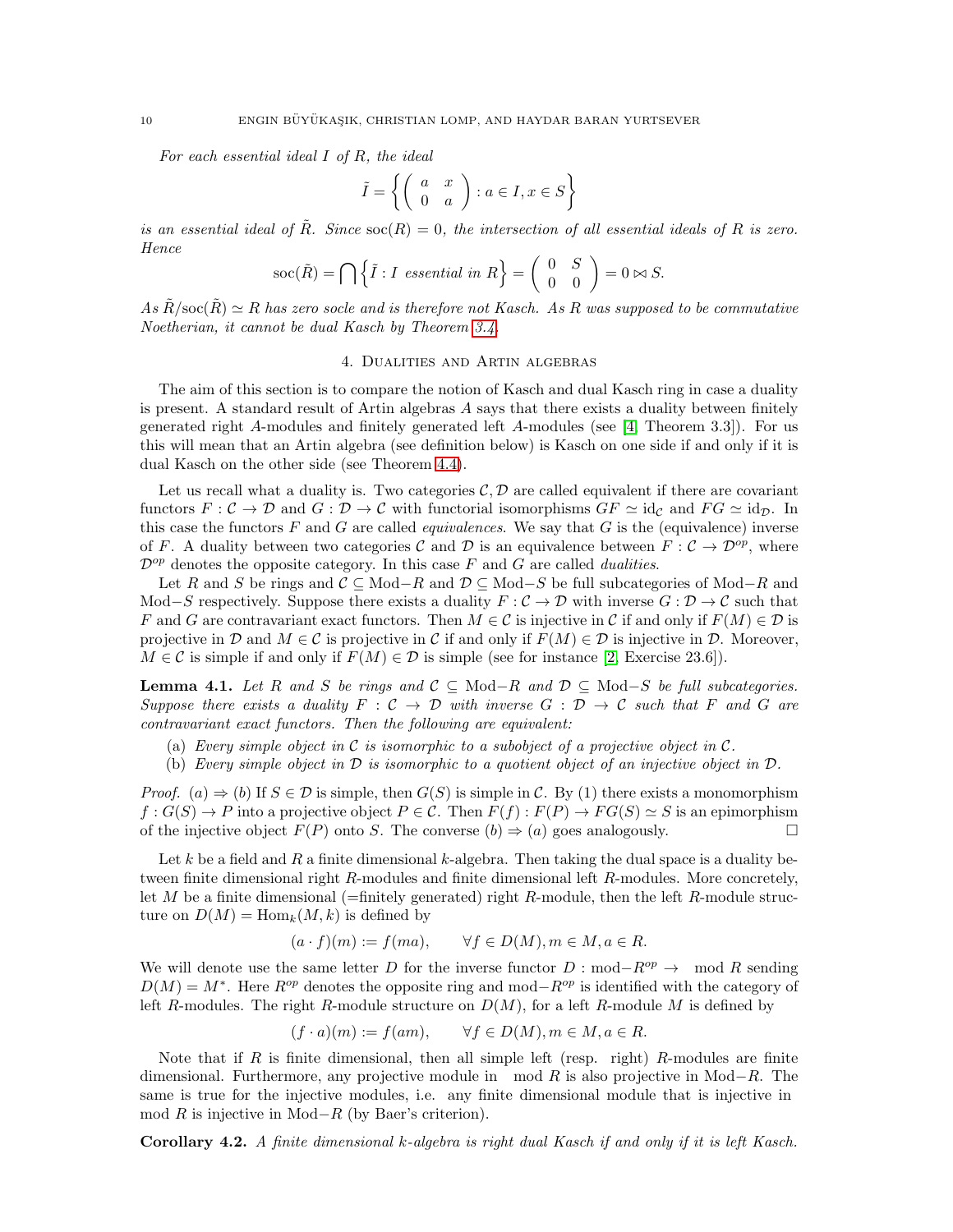*Proof.* By [\[3,](#page-10-12) Theorem 5.13] or [\[2,](#page-10-11) Exercise 23.6], the duality functor D : mod  $R \to \text{mod}-R^{op}$  is an exact duality for a finite dimensional k-algebra R.

<span id="page-10-2"></span>**Example 4.3** (An example of a left dual Kasch ring that is not right dual Kasch). In [\[12,](#page-10-4) 8.29(6)] an example of a 5-dimensional algebra  $A$  over a field  $K$  is given that is right Kasch, but not left Kasch. Hence by Corollary [4.2](#page-9-0) and its left version, A is left dual Kasch, but not right dual Kasch. The example given in [\[12,](#page-10-4) 8.29(6)] is the subring of  $M_4(K)$ , the ring of  $4 \times 4$ -matrices with coefficients in K of the form

$$
A = \left\{ \left( \begin{array}{cccc} a & 0 & b & c \\ 0 & a & 0 & d \\ 0 & 0 & a & 0 \\ 0 & 0 & 0 & e \end{array} \right) \in M_4(K) : a, b, c, d, e \in K \right\}
$$

The duality for finite dimensional algebras can be generalized to Artin algebras. An Artin algebra is a ring A with a ring homomorphism  $R \to Z(A)$  from a commutative Artinian ring R into the center of A such that A is a finitely generated R-module. Since R is Artinian it has only a finite number of non-isomorphic simple modules, say  $S_1, \ldots, S_n$ . Let  $E(S_i)$  be the injective hull of  $S_i$  in mod R and consider  $Q = E(S_1) \oplus \cdots \oplus E(S_n)$ , which is an injective cogenerator in mod R.

<span id="page-10-10"></span>**Theorem 4.4** ([\[4,](#page-10-9) Theorem 3.3]). If A is an artin R-algebra, then the contravariant exact functor D : mod  $A \to \text{mod} - A^{op}$  with

$$
D(M) = \text{Hom}_R(M, Q), \qquad \forall M \in \mod A
$$

is a duality. In particular A is a right dual Kasch ring if and only if A is left Kasch.

#### **ACKNOWLEDGMENT**

The second author, Christian Lomp, was partially supported by CMUP, which is financed by national funds through FCT – Fundação para a Ciência e a Tecnologia, I.P., under the project with reference UIDB/00144/2020. This paper is a part of M.Sc. Thesis of the third author.

#### **REFERENCES**

- <span id="page-10-7"></span>[1] Y. Alagöz and E. Büyükaşık, Max-projective modules, J. Algebra Appl. 20 (2021), no. 6, Paper No. 2150095, 25.
- <span id="page-10-11"></span>[2] F. W. Anderson and K. R. Fuller, Rings and categories of modules, Graduate Texts in Mathematics, Vol. 13, Springer-Verlag, New York-Heidelberg, 1974. MR0417223
- <span id="page-10-12"></span>[3] I. Assem, D. Simson, and A. Skowroński, Elements of the representation theory of associative algebras. Vol. 1, London Mathematical Society Student Texts, vol. 65, Cambridge University Press, Cambridge, 2006. Techniques of representation theory. MR2197389
- <span id="page-10-9"></span>[4] M. Auslander, I. Reiten, and S. O. Smalø, Representation theory of Artin algebras, Cambridge Studies in Advanced Mathematics, vol. 36, Cambridge University Press, Cambridge, 1995. MR1314422
- [5] P. Aydoğdu and S. López-Permouth, An alternative perspective on injectivity of modules, J. Algebra 338 (2011), 207–219, DOI 10.1016/j.jalgebra.2011.04.021. MR2805190
- <span id="page-10-1"></span>[6] E. Büyükaşık and Y. Durğun, Coneat submodules and coneat-flat modules, J. Korean Math. Soc. 51 (2014), no. 6, 1305–1319.
- <span id="page-10-3"></span>[7] V. Camillo, Homological independence of injective hulls of simple modules over commutative rings, Comm. Algebra 6 (1978), no. 14, 1459–1469.
- <span id="page-10-6"></span>[8] Ian G. Connell, On the group ring, Canadian J. Math. 15 (1963), 650–685, DOI 10.4153/CJM-1963-067-0. MR153705
- <span id="page-10-8"></span>[9] M. Filipowicz and M. Kępczyk, A note on zero-divisors of commutative rings, Arab. J. Math. (Springer) 1 (2012), no. 2, 191–194, DOI 10.1007/s40065-012-0003-8 (English, with English and Arabic summaries). MR3041048
- <span id="page-10-5"></span>[10] S. K. Jain, Self-injective group ring, Arch. Math. (Basel) 22 (1971), 53–54, DOI 10.1007/BF01222535. MR285630
- <span id="page-10-0"></span>[11] F. Kasch, Grundlagen einer Theorie der Frobeniuserweiterungen, Math. Ann. 127 (1954), 453–474, DOI 10.1007/BF01361137 (German). MR62724
- <span id="page-10-4"></span>[12] T. Y. Lam, Lectures on modules and rings, Graduate Texts in Mathematics, vol. 189, Springer-Verlag, New York, 1999.
- [13] E. Matlis, Injective modules over Noetherian rings, Pacific J. Math. 8 (1958), 511–528.